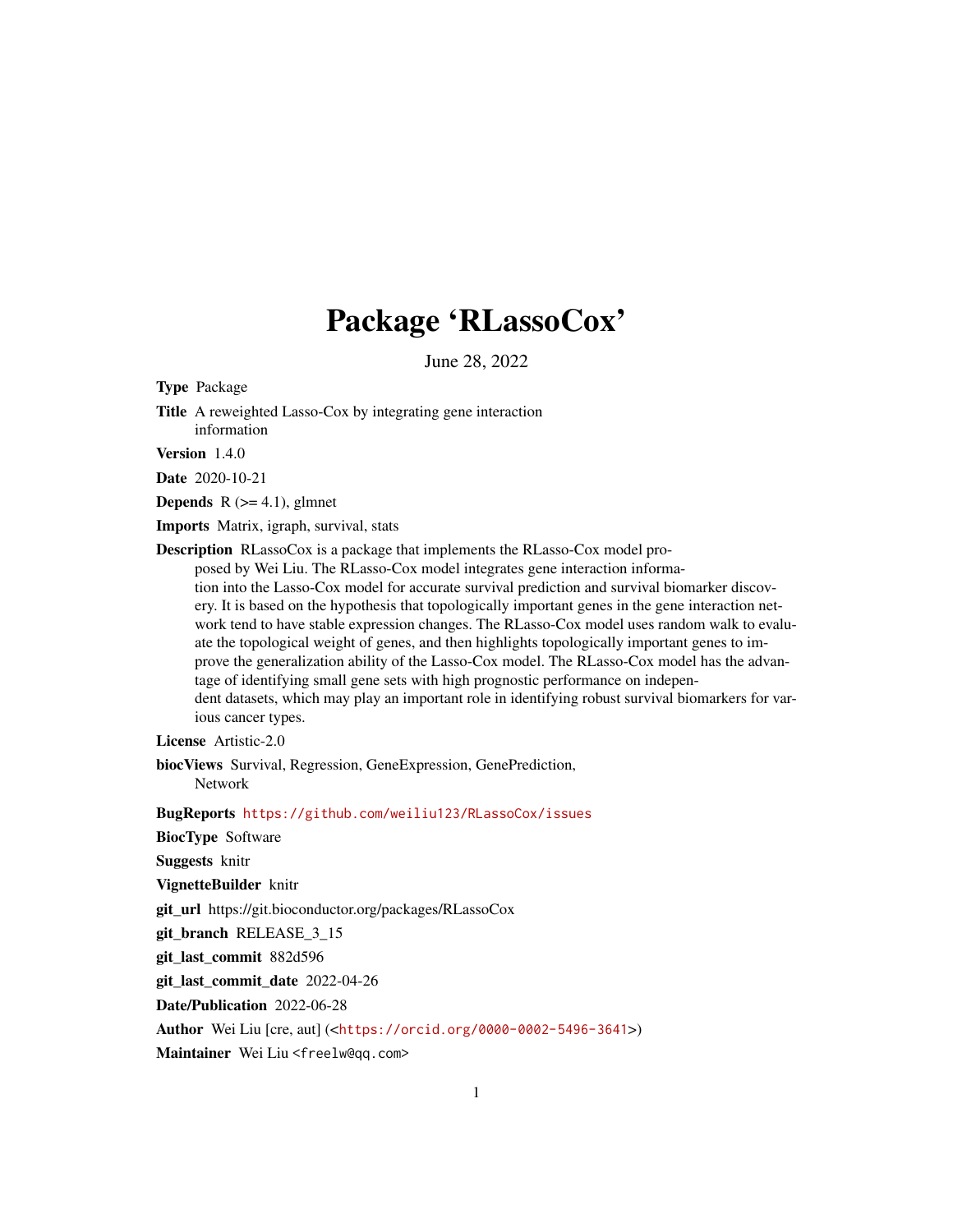### <span id="page-1-0"></span>R topics documented:

|       | $cvRLassoCox \dots \dots \dots \dots \dots \dots \dots \dots \dots \dots \dots \dots \dots \dots \dots \dots \dots \dots$                                                                                                                                                                                                                                                                                                                                                                                                                                                                                        |
|-------|------------------------------------------------------------------------------------------------------------------------------------------------------------------------------------------------------------------------------------------------------------------------------------------------------------------------------------------------------------------------------------------------------------------------------------------------------------------------------------------------------------------------------------------------------------------------------------------------------------------|
|       |                                                                                                                                                                                                                                                                                                                                                                                                                                                                                                                                                                                                                  |
|       |                                                                                                                                                                                                                                                                                                                                                                                                                                                                                                                                                                                                                  |
|       | $predict.cvRLasso Cox \nightharpoonup \nightharpoonup \nightharpoonup \nightharpoonup \nightharpoonup \nightharpoonup \nightharpoonup \nightharpoonup \nightharpoonup \nightharpoonup \nightharpoonup \nightharpoonup \nightharpoonup \nightharpoonup \nightharpoonup \nightharpoonup \nightharpoonup \nightharpoonup \nightharpoonup \nightharpoonup \nightharpoonup \nightharpoonup \nightharpoonup \nightharpoonup \nightharpoonup \nightharpoonup \nightharpoonup \nightharpoonup \nightharpoonup \nightharpoonup \nightharpoonup \nightharpoonup \nightharpoonup \nightharpoonup \nightharpoonup \nighthar$ |
|       |                                                                                                                                                                                                                                                                                                                                                                                                                                                                                                                                                                                                                  |
|       |                                                                                                                                                                                                                                                                                                                                                                                                                                                                                                                                                                                                                  |
|       |                                                                                                                                                                                                                                                                                                                                                                                                                                                                                                                                                                                                                  |
|       |                                                                                                                                                                                                                                                                                                                                                                                                                                                                                                                                                                                                                  |
| Index |                                                                                                                                                                                                                                                                                                                                                                                                                                                                                                                                                                                                                  |
|       |                                                                                                                                                                                                                                                                                                                                                                                                                                                                                                                                                                                                                  |

RLassoCox-package *A reweighted Lasso-Cox by integrating gene interaction information*

#### Description

RLassoCox is a package that implements the RLasso-Cox model proposed by Wei Liu. The RLasso-Cox model integrates gene interaction information into the Lasso-Cox model for accurate survival prediction and survival biomarker discovery. It is based on the hypothesis that topologically important genes in the gene interaction network tend to have stable expression changes. The RLasso-Cox model uses random walk to evaluate the topological weight of genes, and then highlights topologically important genes to improve the generalization ability of the Lasso-Cox model. The RLasso-Cox model has the advantage of identifying small gene sets with high prognostic performance on independent datasets, which may play an important role in identifying robust survival biomarkers for various cancer types.

#### Details

The DESCRIPTION file: This package was not yet installed at build time.

Index: This package was not yet installed at build time.

Very simple to use. Accepts x,y data for the RLasso-Cox model, and makes predictions for new samples.

RLassoCox A rewighted Lasso-Cox model for survival prediction and biomarker discovery. predict.RLassoCox This function predicts the risk of new samples from a fitted RLasso-Cox model. cvRLassoCox Does k-fold cross-validation for the RLasso-Cox model, produces a plot, and returns a value for lambda predict.cvRLassoCox This function makes predictions from a cross-validated RLasso-Cox model, using the optimal value chosen for lambda.

#### Author(s)

NA Maintainer: NA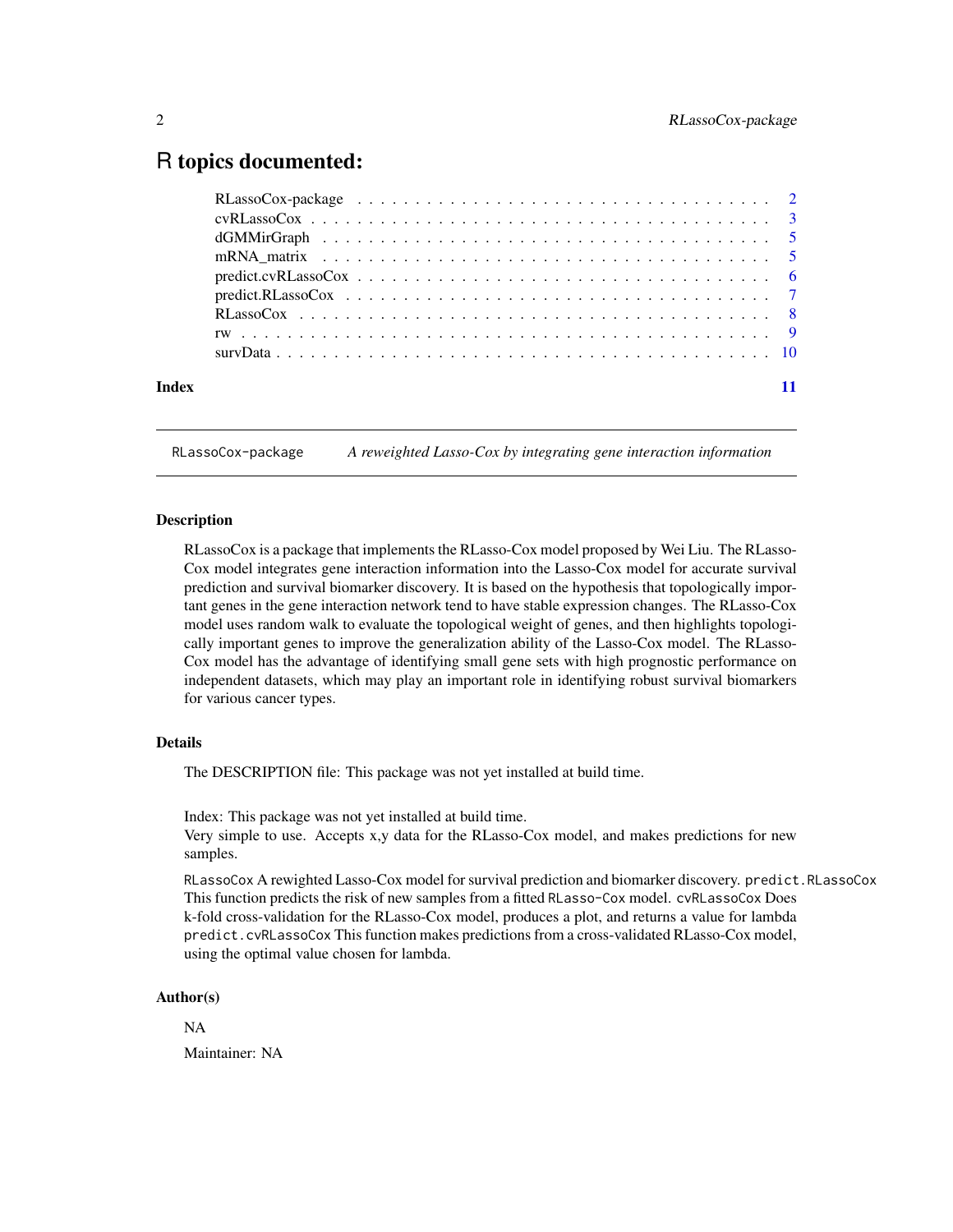#### <span id="page-2-0"></span>cvRLassoCox 3

#### References

Integration of gene interaction information into a reweighted Lasso-Cox model for accurate survival prediction. To be published.

#### Examples

```
library("survival")
library("igraph")
library("glmnet")
library("Matrix")
data(dGMMirGraph)
data(mRNA_matrix)
data(survData)
trainSmpl.Idx <- sample(1:dim(mRNA_matrix)[1], floor(2/3*dim(mRNA_matrix)[1]))
testSmpl.Idx <- setdiff(1:dim(mRNA_matrix)[1], trainSmpl.Idx)
trainSmpl <- mRNA_matrix[trainSmpl.Idx ,]
testSmpl <- mRNA_matrix[testSmpl.Idx ,]
res <- RLassoCox(x=trainSmpl, y=survData[trainSmpl.Idx ,],
                 globalGraph=dGMMirGraph)
lp \leftarrow predict(object = res, newx = testSmpl)cv.res <- cvRLassoCox(x=trainSmpl, y=survData[trainSmpl.Idx ,],
                         globalGraph=dGMMirGraph, nfolds = 5)
cv \cdot lp \leftarrow predict(object = cv \cdot res, new = testSmpl,s = "lambda.mba.min")
```
cvRLassoCox *Cross-validation for the RLasso-Cox model*

#### Description

Does k-fold cross-validation for the RLasso-Cox model, produces a plot, and returns a value for lambda

#### Usage

```
cvRLassoCox(x, y, globalGraph = NULL, nfolds = 10, Gamma = 0.3,DEBUG = TRUE, standardize = TRUE, \ldots)
```
#### Arguments

| X           | a n x p matrix of gene expression measurements with n samples and p genes.                                                   |
|-------------|------------------------------------------------------------------------------------------------------------------------------|
| v           | a n x 2 matrix of survival data. The two columns represent disease status 'status'<br>and survival time 'time' respectively. |
| globalGraph | An igraph R object containing the interaction network.                                                                       |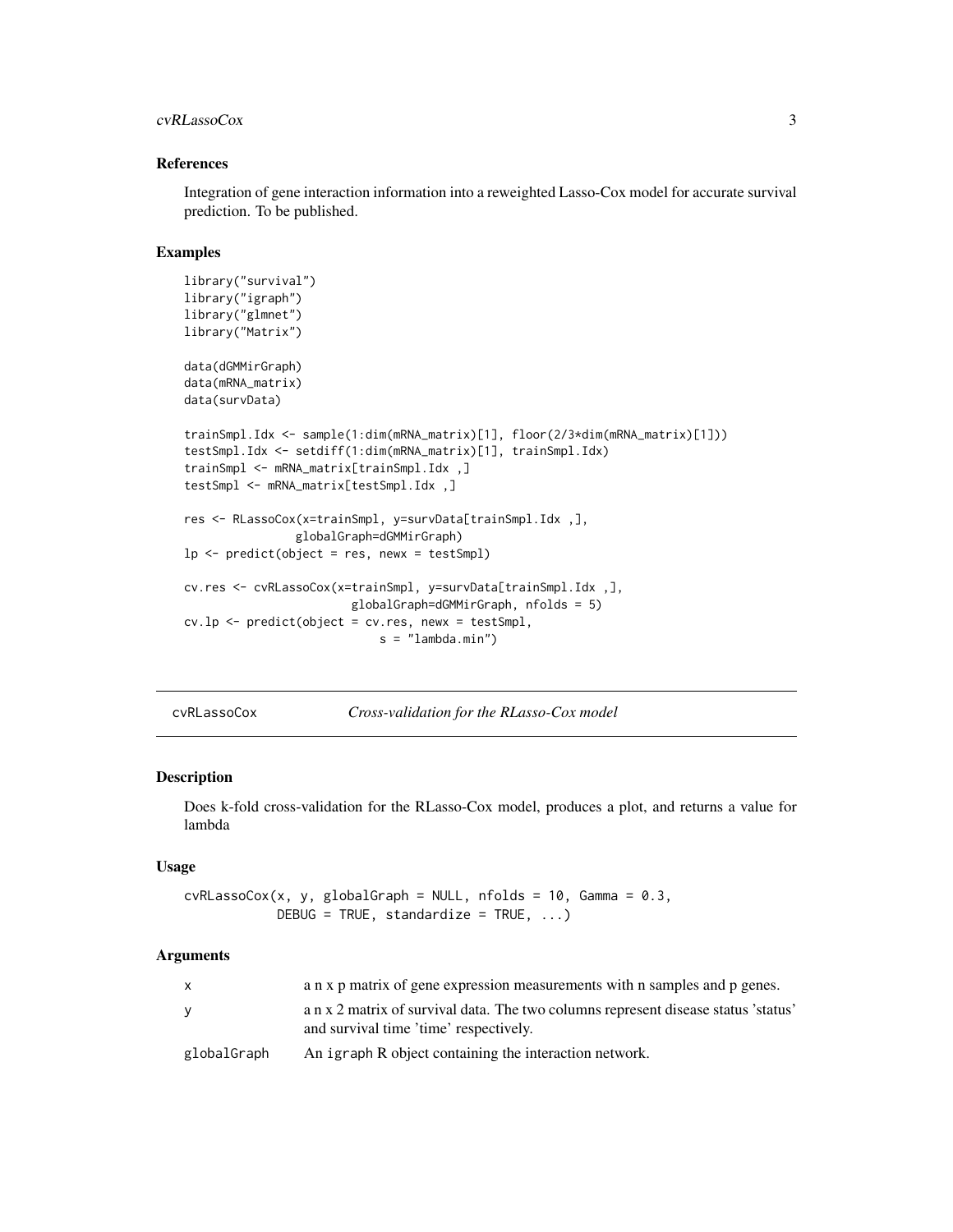| nfolds      | number of folds - default is 10.                                                                |
|-------------|-------------------------------------------------------------------------------------------------|
| Gamma       | A numeric value. The restart probability in directed random walk. Default is<br>$Gamma = 0.3$ . |
| DEBUG       | Logical. Should debugging information be shown.                                                 |
| standardize | Logical flag for x standardization, prior to fitting the model. Default is TRUE.                |
| .           | Arguments to be passed to cv. glmnet in R package glmnet.                                       |

#### Value

| glmnetRes | An object of class "cv.glmnet"   |
|-----------|----------------------------------|
| PT.       | The topological weights of genes |

#### Author(s)

Wei Liu

#### References

Integration of gene interaction information into a reweighted Lasso-Cox model for accurate survival prediction. To be published.

#### Examples

```
library("survival")
library("igraph")
library("glmnet")
library("Matrix")
data(dGMMirGraph)
data(mRNA_matrix)
data(survData)
trainSmpl.Idx <- sample(1:dim(mRNA_matrix)[1], floor(2/3*dim(mRNA_matrix)[1]))
testSmpl.Idx <- setdiff(1:dim(mRNA_matrix)[1], trainSmpl.Idx)
trainSmpl <- mRNA_matrix[trainSmpl.Idx ,]
testSmpl <- mRNA_matrix[testSmpl.Idx ,]
cv.res <- cvRLassoCox(x=trainSmpl, y=survData[trainSmpl.Idx ,],
                        globalGraph=dGMMirGraph, nfolds = 5)
```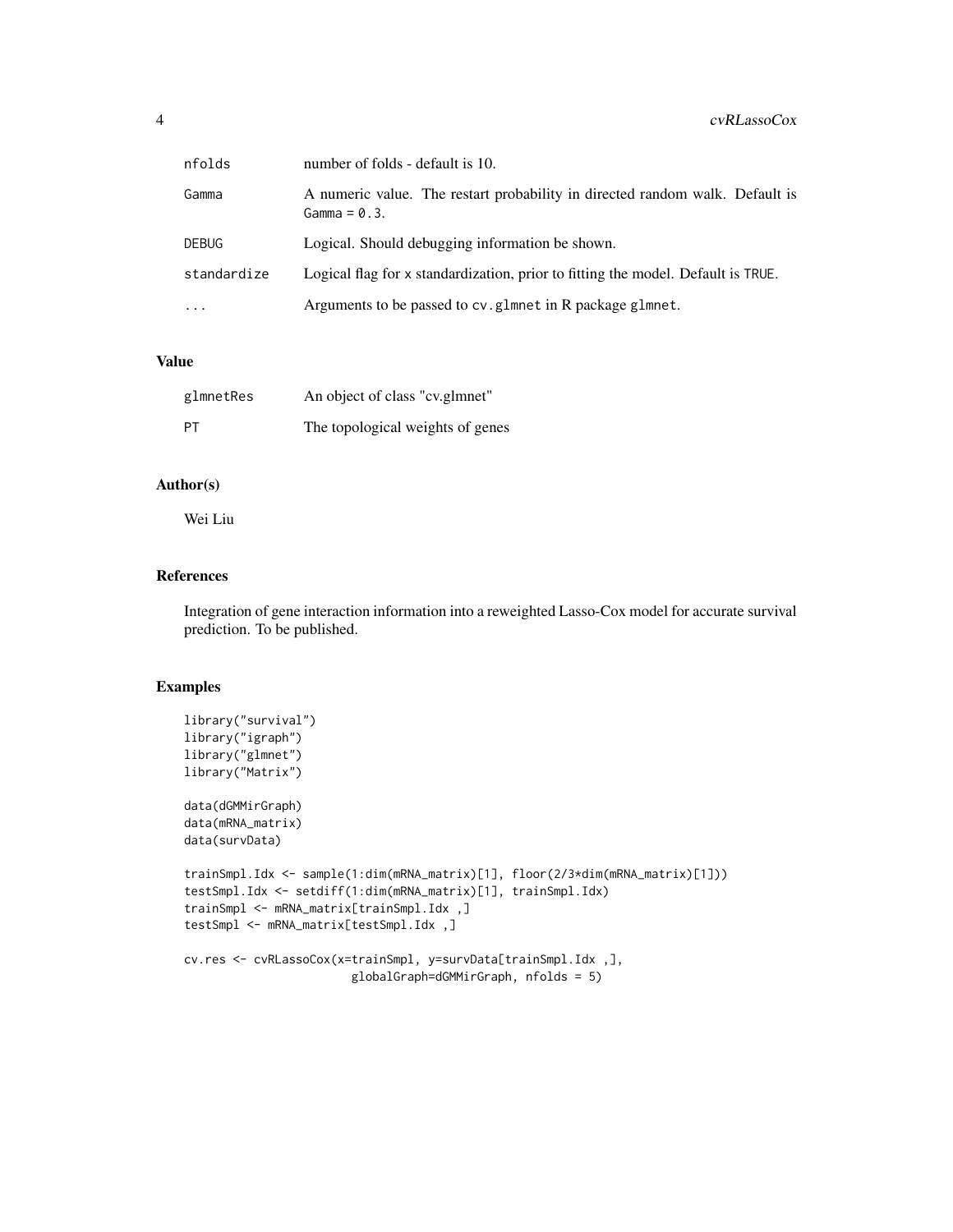<span id="page-4-0"></span>

#### Description

The KEGG network constructed by the R package iSubpathwayMiner.

#### Usage

```
data("dGMMirGraph")
```
#### Format

An igraph R object.

#### Details

There are 7159 nodes and 39930 edges in dGMMirGraph. Each node in the graph represents a gene/miRNA/metabolite. The KEGG network is used to evaluate the topological importance of genes by the random walk method.

#### Examples

data(dGMMirGraph)

| mRNA_matrix | The expression data |  |
|-------------|---------------------|--|
|             |                     |  |

#### Description

An example of GBM expression data. We acknowledge the TCGA Research Network for generating the GBM datasets.

#### Usage

```
data("mRNA_matrix")
```
#### Format

The format is: num [1:314, 1:4853] 0.562167 0.022435 -0.000102 -0.719444 0.620269 ... - attr(\*, "dimnames")=List of 2 ..\$ : chr [1:314] "TCGA-02-0001" "TCGA-02-0003" "TCGA-02-0006" ..\$ : chr [1:4853] "90993" "4313" "26248" "57680" ...

#### Examples

data(mRNA\_matrix)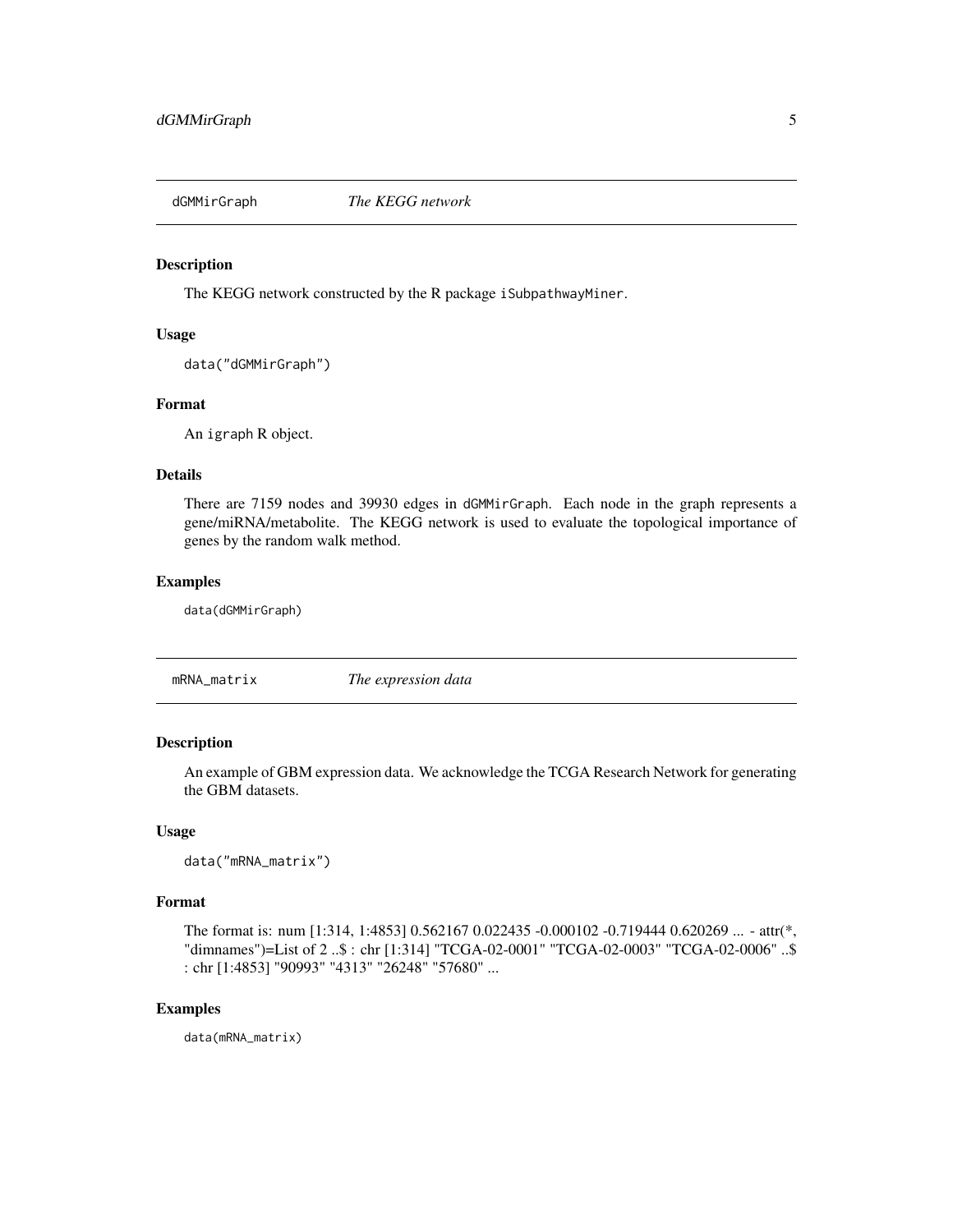<span id="page-5-0"></span>predict.cvRLassoCox *Make predictions from a cross-validated RLasso-Cox model*

#### Description

This function makes predictions from a cross-validated RLasso-Cox model, using the optimal value chosen for lambda.

#### Usage

```
## S3 method for class 'cvRLassoCox'
predict(object, newx, ...)
```
#### Arguments

| object                  | cross-validated RLasso-Cox model                                 |
|-------------------------|------------------------------------------------------------------|
| newx                    | A matrix with new samples to predict.                            |
| $\cdot$ $\cdot$ $\cdot$ | Arguments to be passed to predict.cv.glmnet in R package glmnet. |

#### Value

Predicted results of new patients in newx.

#### Examples

```
library("survival")
library("igraph")
library("glmnet")
library("Matrix")
data(dGMMirGraph)
data(mRNA_matrix)
data(survData)
trainSmpl.Idx <- sample(1:dim(mRNA_matrix)[1], floor(2/3*dim(mRNA_matrix)[1]))
testSmpl.Idx <- setdiff(1:dim(mRNA_matrix)[1], trainSmpl.Idx)
trainSmpl <- mRNA_matrix[trainSmpl.Idx ,]
testSmpl <- mRNA_matrix[testSmpl.Idx ,]
cv.res <- cvRLassoCox(x=trainSmpl, y=survData[trainSmpl.Idx ,],
                        globalGraph=dGMMirGraph, nfolds = 5)
lp <- predict(object = cv.res, newx = testSmpl,
                            s = "lambda.min")
```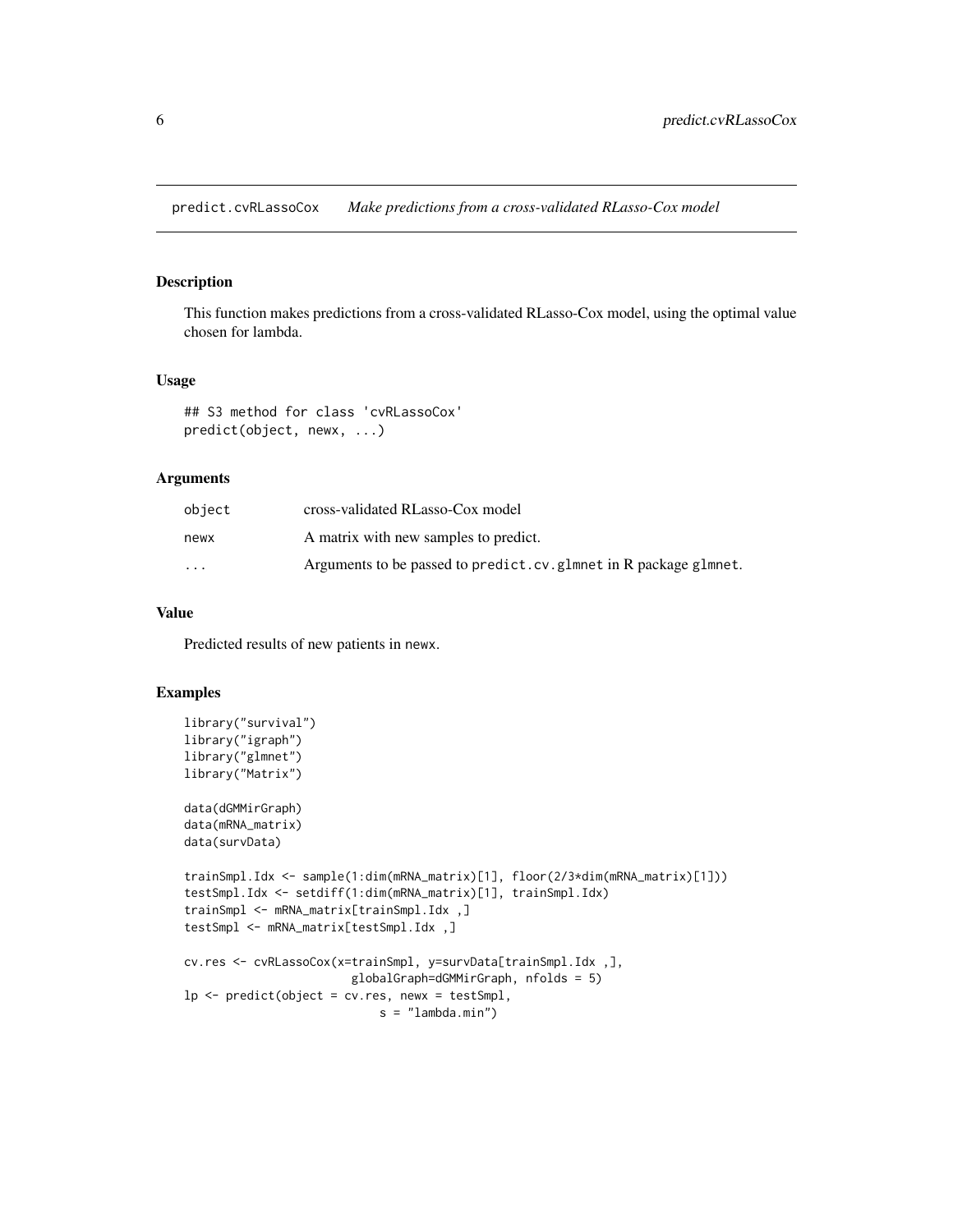<span id="page-6-0"></span>predict.RLassoCox *Make predictions from a RLasso-Cox model*

#### Description

This function predicts the risk of new samples from a fitted RLasso-Cox model.

#### Usage

```
## S3 method for class 'RLassoCox'
predict(object, newx, ...)
```
#### Arguments

| object                  | Fitted "RLassoCox" model object.                              |
|-------------------------|---------------------------------------------------------------|
| newx                    | A matrix with new samples to predict.                         |
| $\cdot$ $\cdot$ $\cdot$ | Arguments to be passed to predict.glmnet in R package glmnet. |

#### Value

Predicted results of new patients in newx.

#### Author(s)

Wei Liu

#### Examples

```
library("survival")
library("igraph")
library("glmnet")
library("Matrix")
data(dGMMirGraph)
data(mRNA_matrix)
data(survData)
trainSmpl.Idx <- sample(1:dim(mRNA_matrix)[1], floor(2/3*dim(mRNA_matrix)[1]))
testSmpl.Idx <- setdiff(1:dim(mRNA_matrix)[1], trainSmpl.Idx)
trainSmpl <- mRNA_matrix[trainSmpl.Idx ,]
testSmpl <- mRNA_matrix[testSmpl.Idx ,]
res <- RLassoCox(x=trainSmpl, y=survData[trainSmpl.Idx ,],
                globalGraph=dGMMirGraph)
lp \leftarrow predict(object = res, newx = testSmpl)
```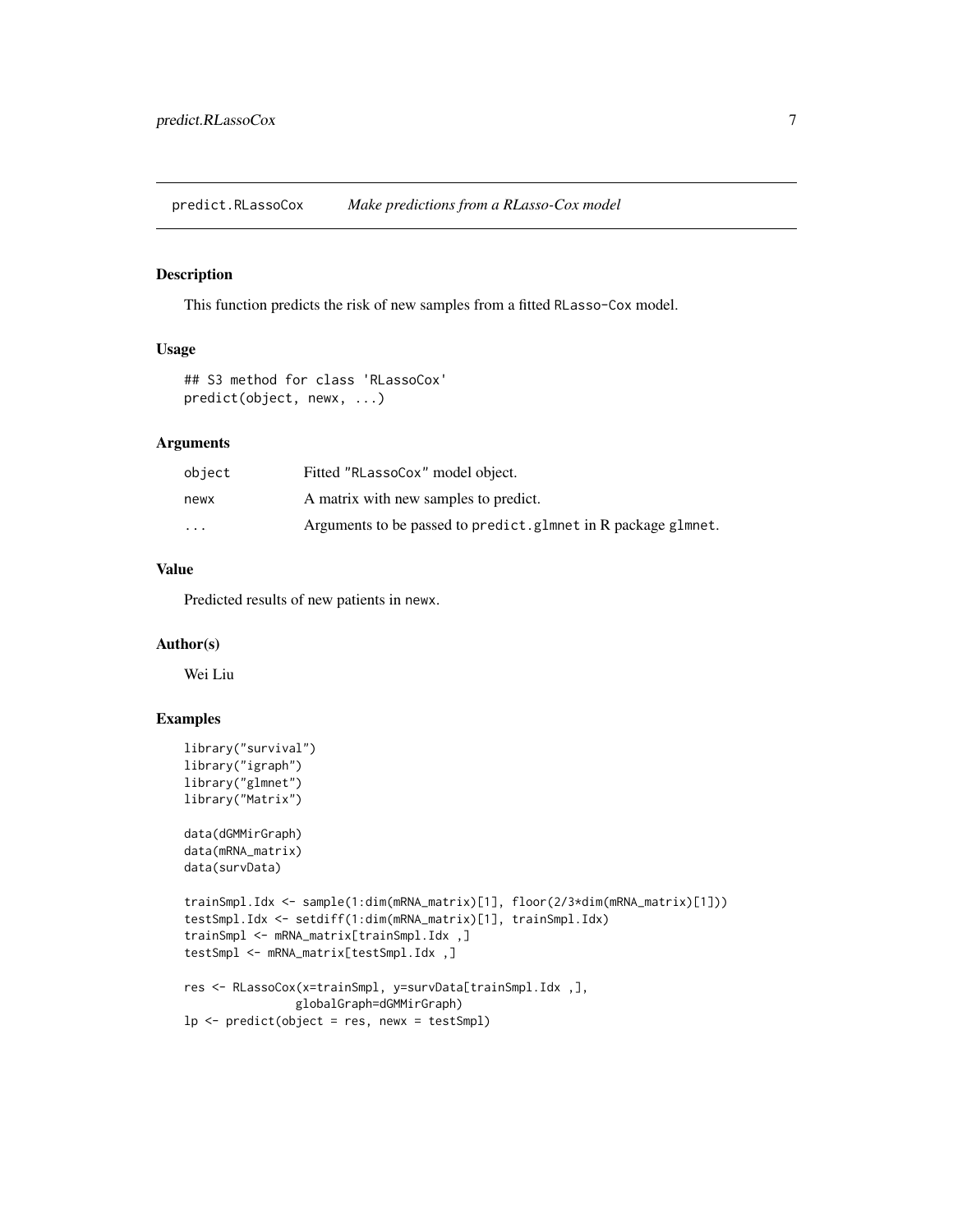<span id="page-7-0"></span>

#### Description

A rewighted Lasso-Cox model for survival prediction and biomarker discovery.

#### Usage

```
RLassoCox(x, y, globalGraph = NULL, Gamma = 0.3, DEBUG = TRUE,standardize = TRUE, ...)
```
#### Arguments

| $\mathsf{x}$ | a n x p matrix of gene expression measurements with n samples and p genes.                                                   |
|--------------|------------------------------------------------------------------------------------------------------------------------------|
| У            | a n x 2 matrix of survival data. The two columns represent disease status 'status'<br>and survival time 'time' respectively. |
| globalGraph  | An igraph R object containing the interaction network.                                                                       |
| Gamma        | A numeric value. The restart probability in directed random walk. Default is<br>$Gamma = 0.3$ .                              |
| <b>DEBUG</b> | Logical. Should debugging information be shown.                                                                              |
| standardize  | Logical flag for x standardization, prior to fitting the model. Default is TRUE.                                             |
|              | Arguments to be passed to glmnet in R package glmnet.                                                                        |

#### Details

RLassoCox integrates gene interaction information into the Lasso-Cox model for accurate survial prediction and biomarker discovery.

#### Value

| glmnetRes | An object of class "glmnet"      |
|-----------|----------------------------------|
| PT        | The topological weights of genes |

#### Author(s)

Wei Liu

#### References

Integration of gene interaction information into a reweighted Lasso-Cox model for accurate survival prediction. To be published.

#### See Also

[predict](#page-0-0)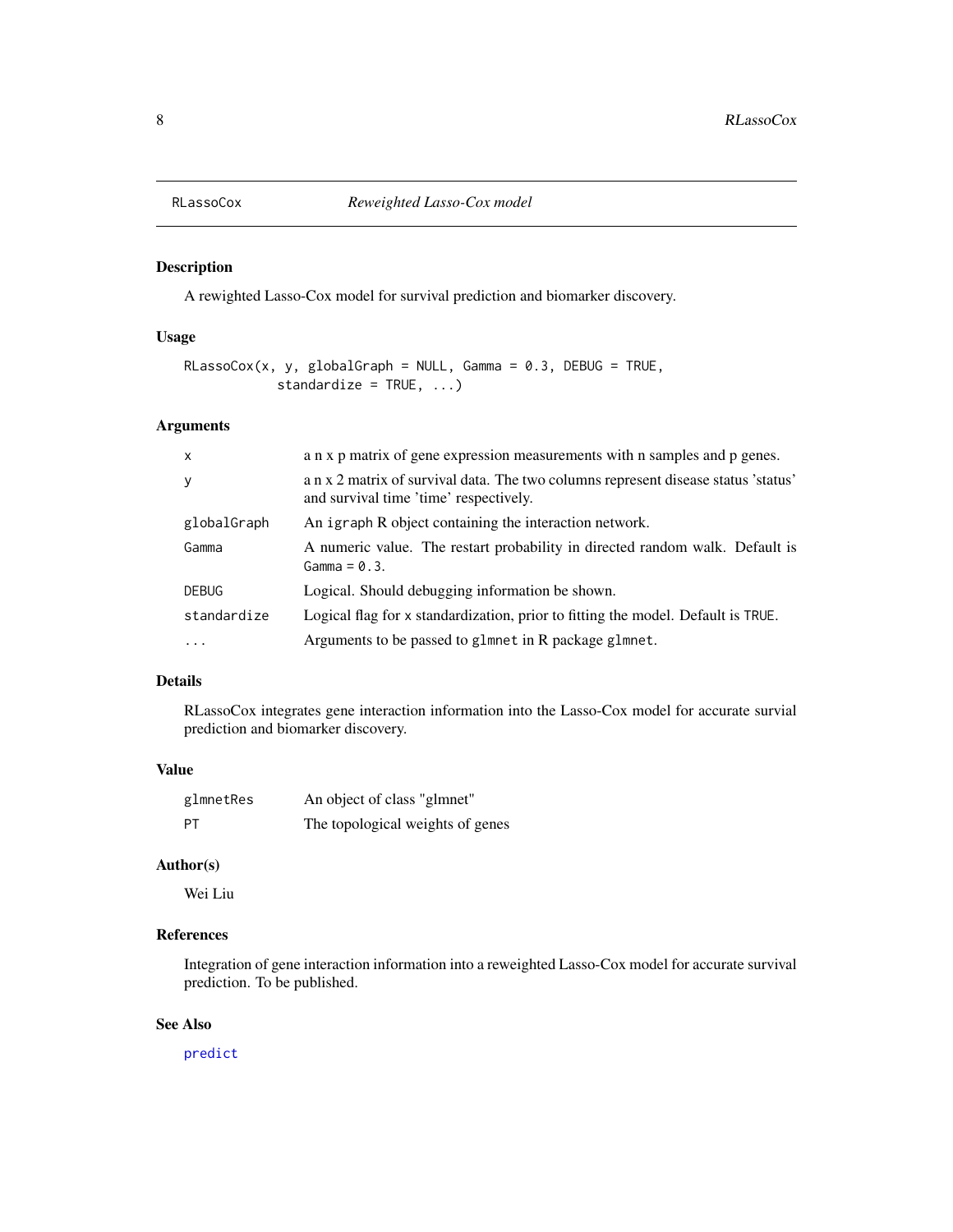<span id="page-8-0"></span>rw two seconds are the contract of the contract of the contract of the contract of the contract of the contract of the contract of the contract of the contract of the contract of the contract of the contract of the contrac

#### Examples

```
library("survival")
library("igraph")
library("glmnet")
library("Matrix")
data(dGMMirGraph)
data(mRNA_matrix)
data(survData)
trainSmpl.Idx <- sample(1:dim(mRNA_matrix)[1], floor(2/3*dim(mRNA_matrix)[1]))
testSmpl.Idx <- setdiff(1:dim(mRNA_matrix)[1], trainSmpl.Idx)
trainSmpl <- mRNA_matrix[trainSmpl.Idx ,]
testSmpl <- mRNA_matrix[testSmpl.Idx ,]
res <- RLassoCox(x=trainSmpl, y=survData[trainSmpl.Idx ,],
                globalGraph=dGMMirGraph)
```
#### rw *Directed Random Walk*

#### Description

The directed random walk algorithm proposed by Liu et al (2013).

#### Usage

rw(W, p0, gamma)

#### **Arguments**

| W     | The adjacency matrix of the gene interaction network.                             |
|-------|-----------------------------------------------------------------------------------|
| p0    | A vector containing the initial weights of genes in the gene interaction network. |
| gamma | A numeric value. The restart probability in directed random walk.                 |

#### Details

This function implements the directed random walk algorithm proposed by Liu et al (2013). It evaluates the topological weight of each gene according to its topological importance in the gene interaction network. The genes that close to many other genes that have large weights will receive larger weights. The final weights reflect the topological importances of genes in the gene interaction network.

#### Value

A matrix containing the topological weights of nodes in igraphM.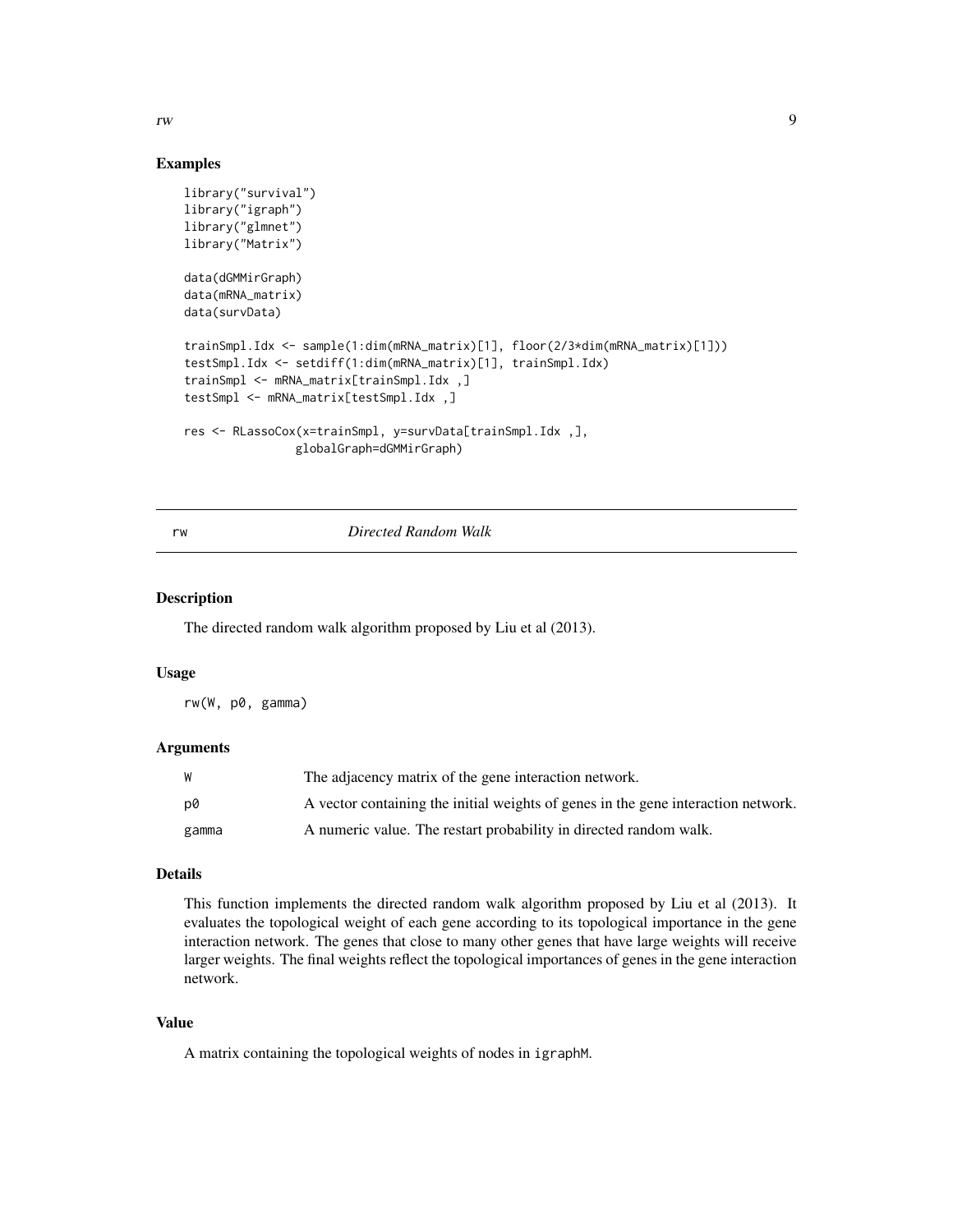#### <span id="page-9-0"></span>Author(s)

Wei Liu <freelw@qq.com>

#### References

Liu, W., et al., Topologically inferring risk-active pathways toward precise cancer classification by directed random walk. Bioinformatics, 2013. 29(17): p. 2169-77.

survData *Survival data*

#### Description

The survival data of patients in mRNA\_matrix.

#### Usage

data("survData")

#### Format

A data frame with 314 observations on the following 2 variables.

status a logical vector

time a numeric vector

#### Examples

data(survData)